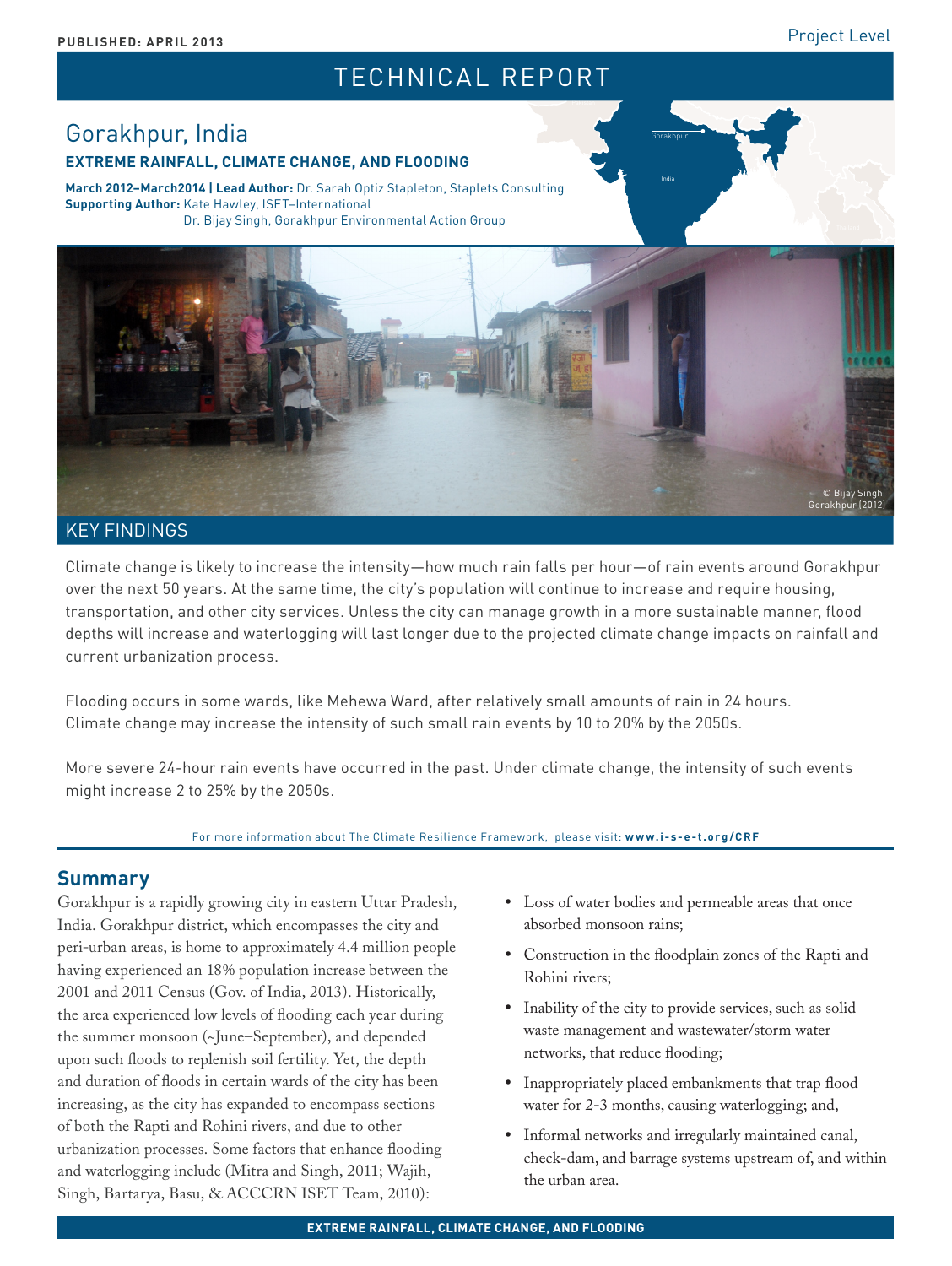These urbanization processes have changed the nature of flooding and waterlogging hazards for the city, and as they accelerate, further alter the hazardscape of the city. Flooding and waterlogging are triggered by rainfall events either in the city or upstream of the city in the Nepal Terai and Middle Hills. Climate change is likely to alter the frequency and intensity of rainfall events that contribute to Gorakhpur's flooding. The shifts in extreme rainfall due to climate change, coupled with the current city development trajectory, will continue to increase the flood and waterlogging risk.

The Gorakhpur Environmental Action Group (GEAG), ISET–International, and Arup have been working together to explore the factors that lead to endemic flooding and waterlogging within Gorakhpur, and identify resilience options that can reduce immediate disaster risk while building climate resilience. With support from the Rockefeller Foundation and Climate Development and Knowledge Network (CDKN), ISET–International conducted extreme rainfall event analysis of historical and projected rainfall (2006-2055) to generate plausible storm intensity profiles that were used by Arup, in combination with some development scenarios, to model how Gorakhpur's flooding and waterlogging might evolve by the 2050s. The rainfall analysis and flood model supports two projects: 1) Investigating how climate-resilient housing has a positive cost ratio and helps vulnerable populations (CDKN), and 2) Investigating the costs and benefits of using multiple interventions and activities to build overall city resilience rather than relying on individual interventions (Rockefeller Foundation). Both research programs are exploring the economic returns to key urban systems that alter development and land-use pathways in a manner that reduces vulnerability and increases resilience.

This report provides information of a more technical nature to individuals such as water managers, urban developers, or utilities managers, who require more detailed information as to how projected changes in an area's extreme rainfall events can be calculated. The information provided uses the case study example of calculations for Gorakhpur, but the methodology presented and all of the datasets, except for the station-level data, are applicable for repeating similar types of analyses throughout Asia. The cautions and assumptions section is pertinent to all extreme event analysis applications. This report does not provide extremely detailed information on the calculations; for this, we encourage readers to access the resources listed in the Further Reading/References section.

# **Methodology DATA**

No single climate model will ever be able to project the exact changes in rainfall, temperature, or other climate variables in any given year or period in the future for any part of the world. This is because no one knows exactly what emissions, populations, and land-use changes might occur in the future, and due to the limitations and assumptions of the models themselves. Global circulation models (GCMs) project how the climate might change, given changes to these humancontrolled factors, which are accounted for as representative concentration pathways (RCPs) in the IPCC 5th Assessment models (van Vuuren et al., 2011). Because no single model can project exact changes to an area's climate, it is necessary to use projections from multiple GCMs, each driven by a couple of RCPs, to capture the possible range and trend of changes. Furthermore, climate is a description of an area's average weather over a period of time, typically 30 years. Therefore, climate change analysis involves comparing the statistics of an area's particular weather as projected for a period in the future that is at least 30 years long, with a period of historical climate of the same length.

With these two caveats, we accessed daily precipitation data (simulated historical and projected future) from the CMIP5 Multi-Model Ensemble Database: [http://pcmdi9.llnl.gov/](http://pcmdi9.llnl.gov/esgf-web-fe/) [esgf-web-fe/](http://pcmdi9.llnl.gov/esgf-web-fe/). The ensemble set of projected daily rainfall was formed using projections from 9 GCMs, each running the RCP 4.5, for a total of 9 ensemble members against which to compare future rainfall with past rainfall. Simulated historical rainfall by the GCMs covered the period 1961–2005, whereas future projected rainfall spanned 2006–2055. At the time of data access from the CMIP5 Database (November 2012), only projections from RCP 4.5 were available, precluding the use of other RCPs for comparison.

A 'super' historical daily rainfall dataset for Gorakhpur was compiled and interpolated from a number of data sources due to the incompleteness of available records. Additional historical data covering the period of 1961–2005 were accessed from the APHRODITE project database (Yatagai et al., 2012) to validate and supplement gaps in the sparse station records. The data were cleaned and underwent several quality control checks that are standard for meteorological and climatological data. Table 1 displays the datasets/models used.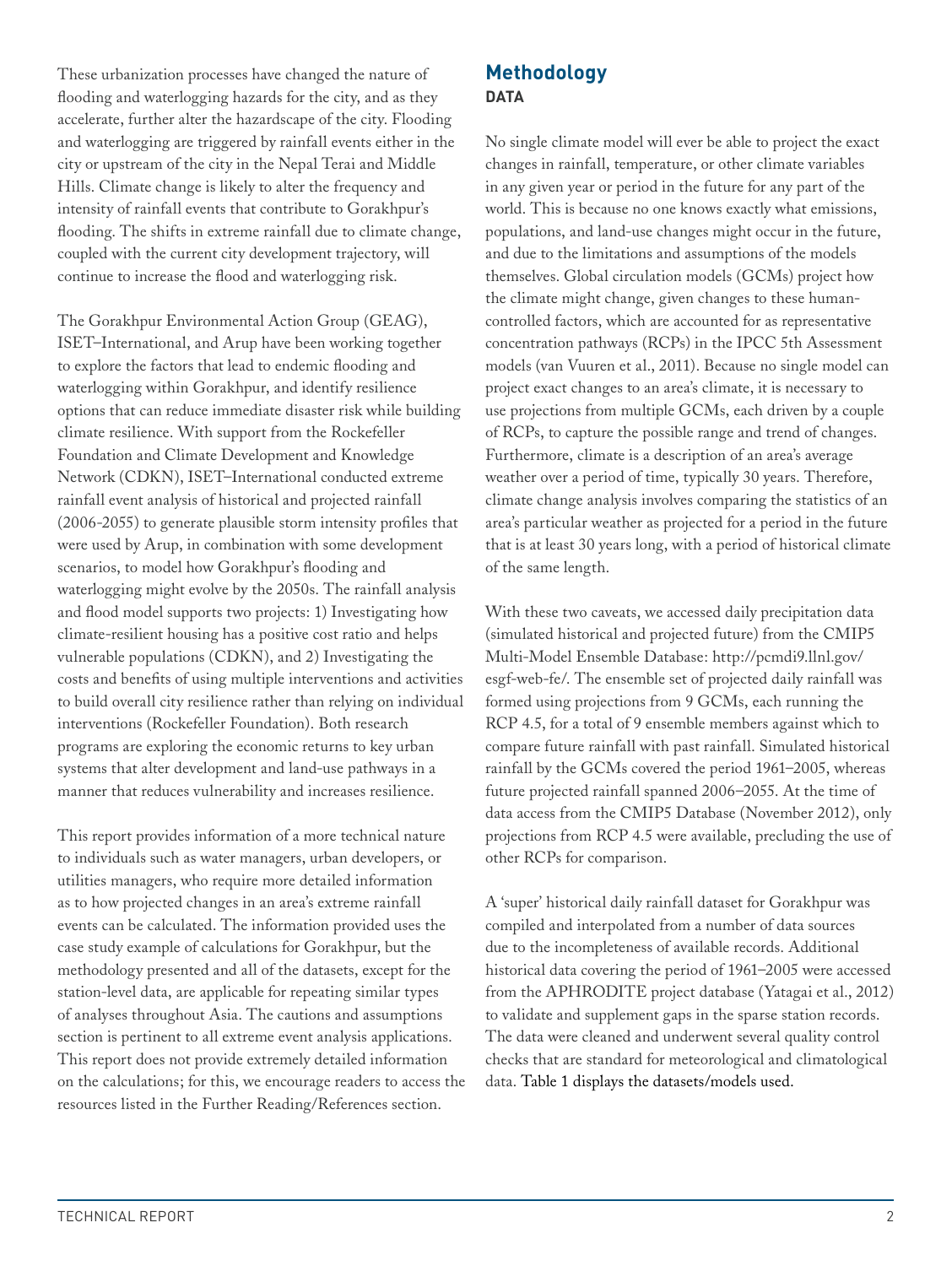### **Table 1**

DATASETS AND MODELS USED FOR ESTIMATING FUTURE CHANGES TO GORAKHPUR'S EXTREME RAINFALL EVENTS

| <b>DATASET/MODEL</b>                                | <b>DATA PROVIDER</b>                                                                                                                                                       | <b>DESCRIPTION</b>                                                                                    |
|-----------------------------------------------------|----------------------------------------------------------------------------------------------------------------------------------------------------------------------------|-------------------------------------------------------------------------------------------------------|
| APHRODITE                                           | Research Institute For Humanity and Nature<br>(RIHN), Meteorological Research Institute of<br>Japan Meteorological Agency (MIR/JMA)                                        | High-Resolution Daily Precipitation Datasets<br>From Rain-Gauge Observation (Yatagai Et Al.,<br>2012] |
| Station-Level:<br>• Gorakhpur<br>$\bullet$<br>Patna | India Meteorological Department (IMD),<br>Global Summary Of The Day & Global Historical<br>Climatology Network - National Climatic Data<br>Centers (NCDC USA)              | Daily, 6 Hourly, And Hourly Precipitation from<br>Rain-Gauge Observation                              |
| CMIP5:                                              |                                                                                                                                                                            |                                                                                                       |
| BCC-CSM1.1[M]                                       | Beijing Climate Center, China Met<br>Administration                                                                                                                        |                                                                                                       |
| CANCM4, CANESM2                                     | Canadian Centre For Climate Modelling<br>& Analysis                                                                                                                        |                                                                                                       |
| CSIRO-MK3.6.0                                       | Commonwealth Scientific & Industrial Research<br>Organization (CSIRO)/ Queensland Climate<br>Change Centre Of Excellence                                                   | Simulated Daily Precipitation For:<br>Historical (1960-2005)<br>٠                                     |
| HADGFM2                                             | Met Office Hadley Centre                                                                                                                                                   | Rcp 4.5 (2006-2055)<br>$\bullet$                                                                      |
| MIROC-ESM                                           | Japan Agency For Marine-Earth Science &<br>Technology, Atmosphere & Ocean Research<br>Institute (University Of Tokyo), And National<br>Institute For Environmental Studies | All Downloaded From Cmip5 Multi-Model<br>Fnsemble Dataset:                                            |
| MPI-ESM-MR                                          | Max Planck Institute For Meteorology (MPI-M)                                                                                                                               | Http://Pcmdi9.Llnl.Gov/Esgf-Web-Fe/                                                                   |
| NCAR-CCSM4                                          | National Center For Atmospheric Research                                                                                                                                   |                                                                                                       |
| NOR-ESM1-M                                          | Norwegian Climate Centre                                                                                                                                                   |                                                                                                       |

### **MODEL VALIDATION**

While multiple models must be used in estimating potential changes to an area's rainfall, it is necessary to use some validation tests to ensure that the selected models are able to replicate key rainfall statistics for that area if the modeling efforts are focused on the near-term (out to 2050s) changes. The Cautions and Assumptions section details the reasons for selecting a subset of GCMs out of all possible models. We used a moments comparison test, comparing the station-scale observed rainfall data with the grid-scale simulated rainfall

of each GCM over the period 1961–2005. Six out of the nine GCMs were able to reasonably replicate the seasonality of Gorakhpur's rainfall, as well as the median and standard deviation (the first and second moments) of monthly rainfall totals as shown in Figure 1. The remaining three models were rejected due to their inability to capture the summer monsoon, which is currently responsible for about 80% of Gorakhpur's annual rainfall, and the period of the year in which the most extreme rainfall events occur.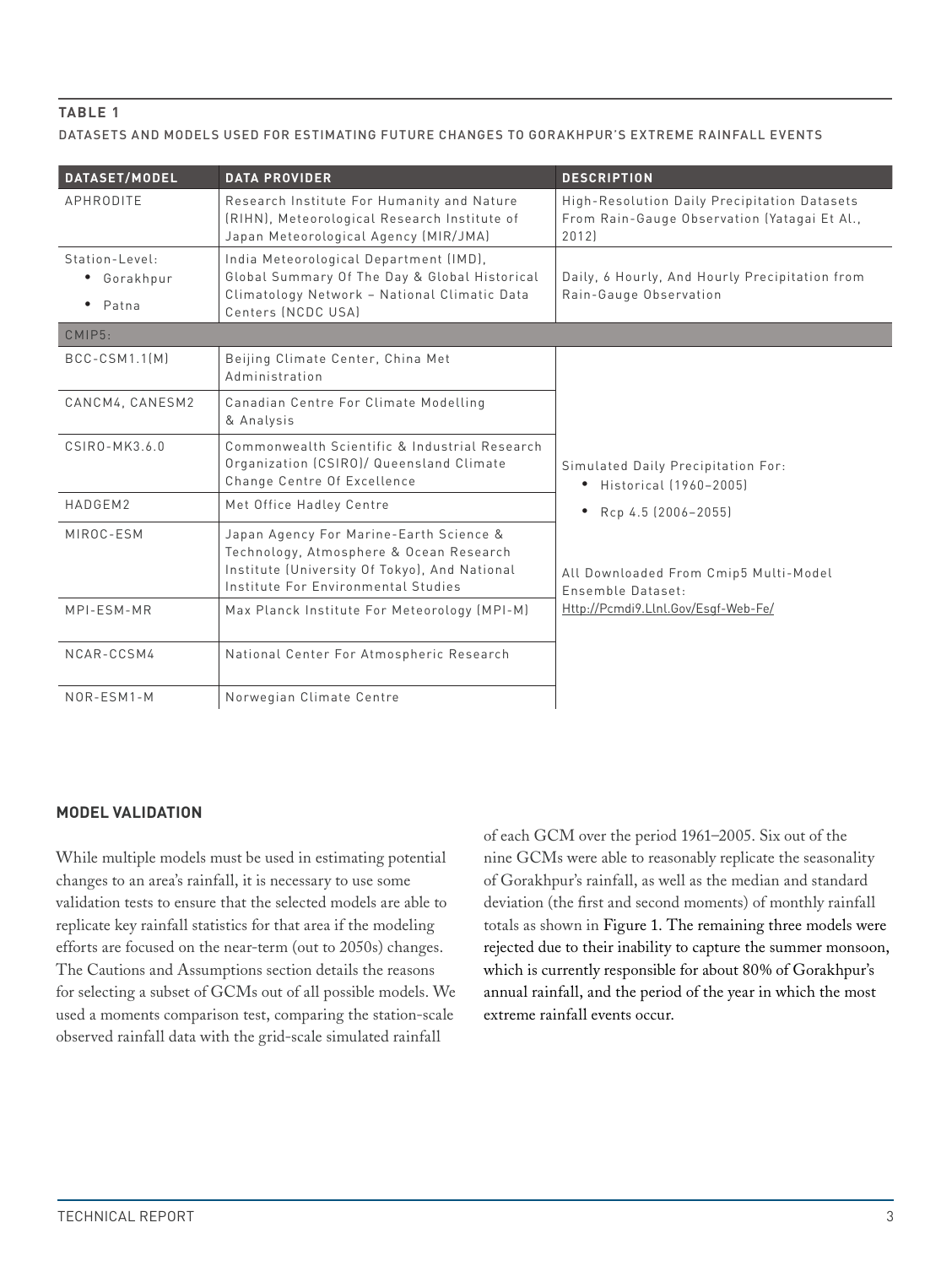GCM SIMUL ATED AND STATION OBSERVED HISTORICAL MONTHLY TOTAL RAINFALL. THE DASHED LINES CORRESPOND WITH GCMS THAT REPLICATED OBSERVED STATISTICS WELL: DOTTED LINES CORRESPOND WITH MODELS THAT HAVE BEEN REJECTED. THE BLACK DASHED LINE IS THE OBSERVED STATION-DERIVED MONTHLY TOTAL RAINFALL.



#### **EXTREME RAINFALL EVENT ANALYSIS**

Extreme rainfall events are by statistical definition rare. A rainfall event that happens frequently, such as every year is not considered an extreme event. Because extreme rainfall events happen so rarely, they do not follow normal statistics and different calculations must be used to ascertain how frequently they occur (return period), and their corresponding intensity (mm/hr) over particular durations of time (hours). Therefore, when calculating how extreme events might change in the future, it is not possible to simply multiply historical storm rainfall amounts by projected changes in seasonal or monthly rainfall totals.

Extreme rainfall event analysis is often represented through intensity-duration-frequency (IDF) curves for an area when the analysis is needed for flood modeling and other water resource management purposes. They are formed by fitting one of the extreme value distributions to a dataset formed from the maximum annual daily rainfall value, from at least 30 years of daily or sub-daily rainfall data. Generalized IDF curves follow the form:

| $i = a(T) / b(d)$                     | (Eq. 1) |
|---------------------------------------|---------|
| $a(T) = \mu + \sigma F^{-1}(1 - 1/T)$ | (Eq. 2) |
| $b(d) = d^n \eta$                     | (Eq. 3) |

where i is the rainfall intensity of particular duration d and return period  $T$ ,  $a(T)$  is a function determined through fitting an extreme value probability distribution, and  $b(d)$  is a scaling function for rainfall of different durations but the same return period. Mu *(*μ) and sigma (σ) are parameters of EVI distribution, while nu  $(\eta)$  is a scaling parameter (Menabde, Seed, & Pegram, 1999; Koutsoyiannis, Kozonis & Manetas, 1998; Chow, Maidment & Mays, 1988). For greater detail on understanding and generating IDF curves, the Further Reading section contains the full citations of the references just listed.

[Figure 2](#page-5-0) displays the IDF curves for Gorakhpur for select durations and return periods. To read the table, look at the duration of the event and then look at the corresponding intensity. The total precipitation of an event lasting a particular amount of time, with a given return period, can be determined from looking at an area's IDF curve/table. For example, the average total amount of rainfall associated with Gorakhpur's 10-Year, 12-Hour event is 145.2mm (12.1 mm/hr x 12 hours). The Further Reading section contains resources describing the formation and uses of IDF curves.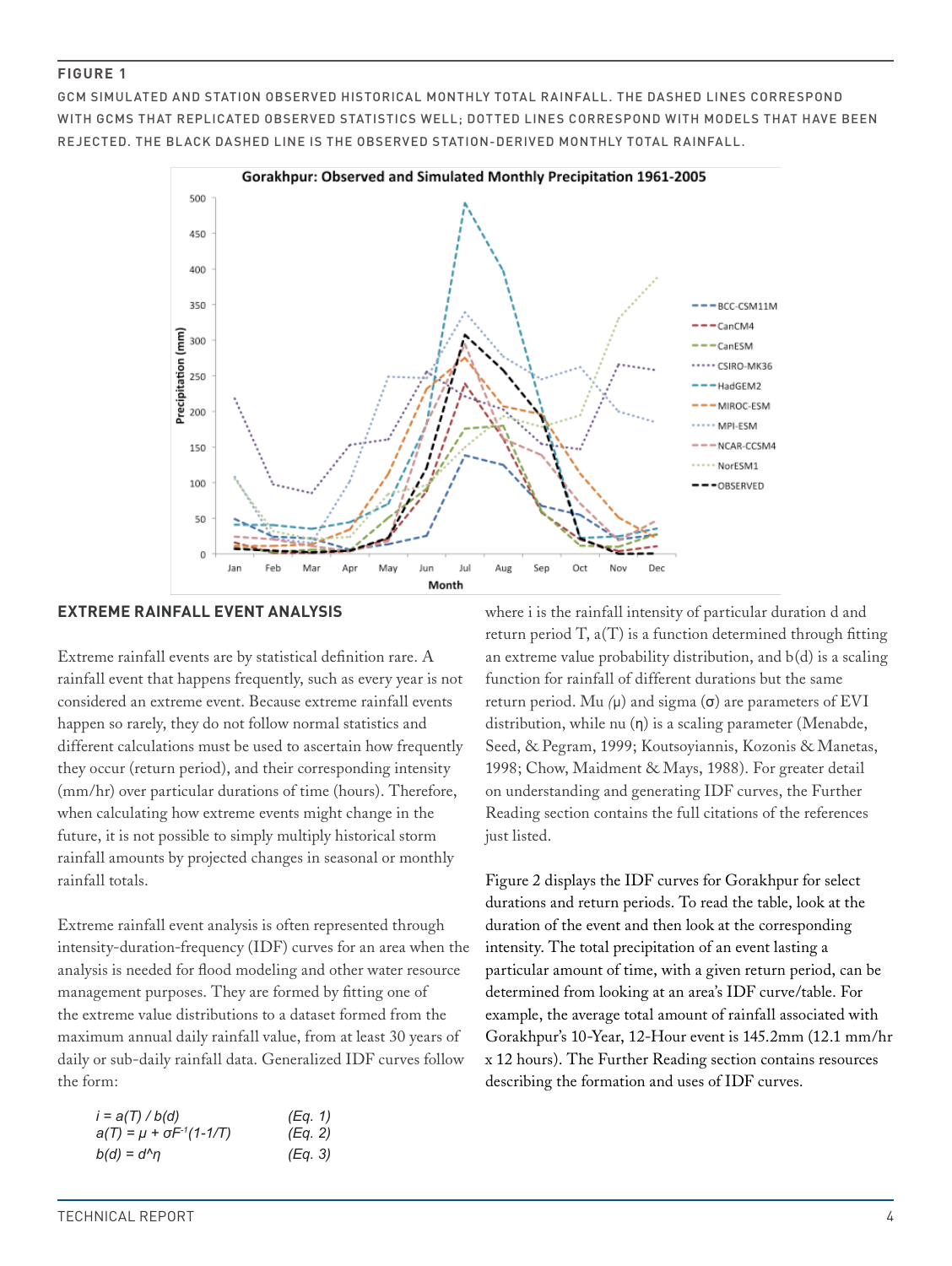IDF CURVES FOR GORAKHPUR FOR VARIOUS RETURN PERIODS AND DURATIONS UP TO 24 HOURS, CORRESPONDING TO THE URBAN FLOOD MODEL NEEDS.



### **Table 2**

IDF TABLE FOR GORAKHPUR FOR SELECT DURATIONS AND RETURN PERIODS FROM THE HISTORICAL PERIOD 1961–2005. THE FULL IDF CURVES OUT TO 24-HOUR DURATION EVENTS FOR THESE RETURN PERIODS ARE SHOWN FIGURE 2.

|                       | <b>Return Period (Years)</b> |              |              |
|-----------------------|------------------------------|--------------|--------------|
| <b>Duration (Hrs)</b> | 2 Years                      | 10 Years     | 50 Years     |
|                       | $36.5$ mm/hr                 | $62.3$ mm/hr | $81.8$ mm/hr |
| 6                     | $11.8$ mm/hr                 | $19.2$ mm/hr | $25.1$ mm/hr |
| 12                    | $7.6$ mm/hr                  | $12.1$ mm/hr | $15.9$ mm/hr |
| 18                    | $5.9$ mm/hr                  | $9.3$ mm/hr  | $12.2$ mm/hr |
| 24                    | $4.9$ mm/hr                  | $7.7$ mm/hr  | $10.1$ mm/hr |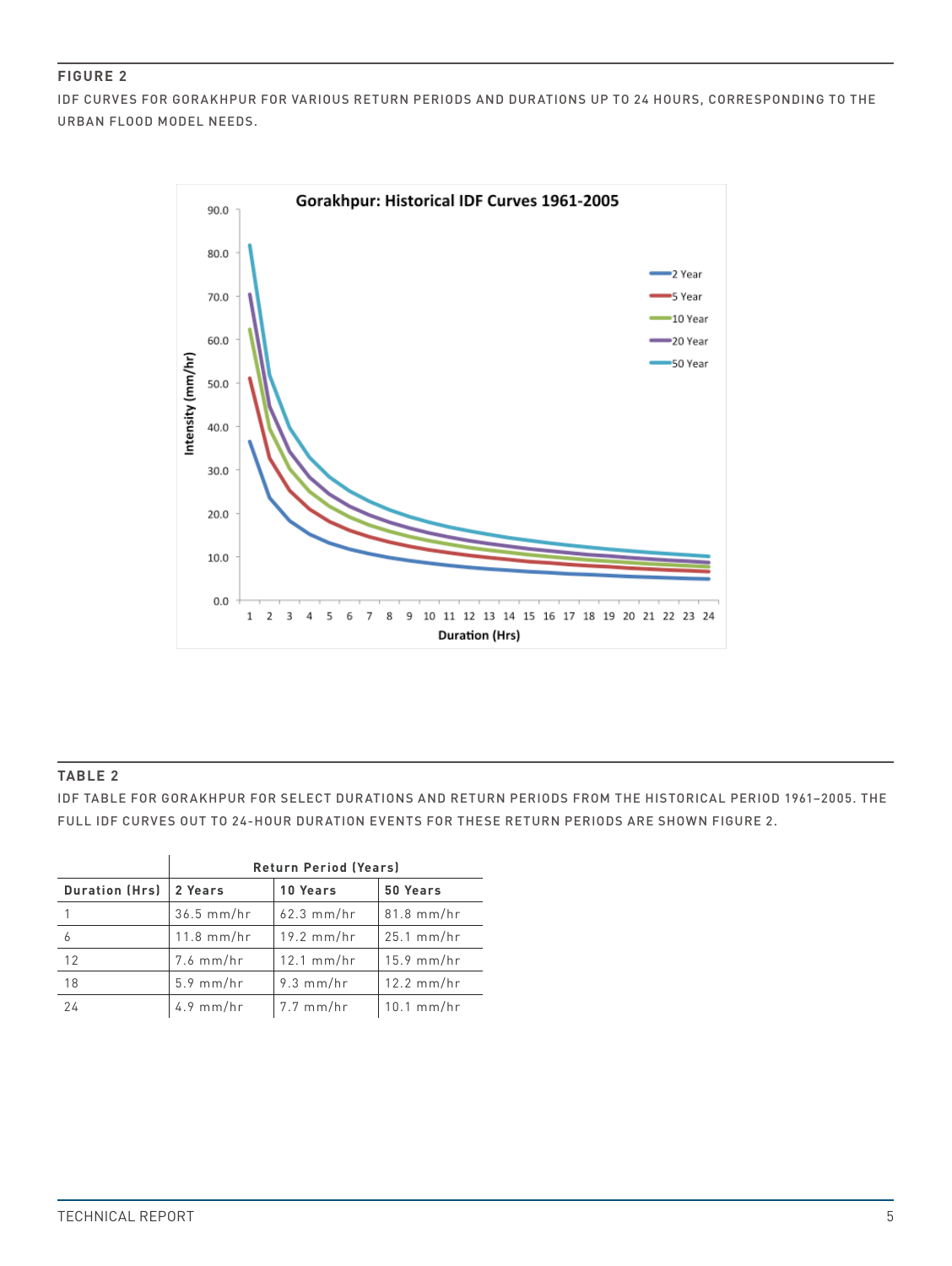### <span id="page-5-0"></span>**PROJECTED IDF CURVE ANALYSIS**

Estimating how climate change will impact the frequency and intensity of rainfall events for an area requires scaling between a GCM's IDF curves of simulated historical rainfall and the observed, station-scale IDF curves at a location (Mailhot, Duchesne, Caya & Talbot, 2007). GCMs will usually underrepresent an area's rainfall if most of its rainfall is due to thunderstorms, because the average grid cell of a GCM is between ~75–150km and thunderstorms are on a smaller scale of ~1–20km. Much of Gorakhpur's most intense rainfall is associated with thunderstorms along monsoon troughs during the Indian Summer Monsoon. Furthermore, GCMs have a particularly difficult time with extreme rainfall events and tend to underrepresent them. As can be seen in Figure 1, most of the GCMs underrepresent Gorakhpur's total monthly rainfall during the rainy season of June–September, which is expected and quite normal. Thus, it is necessary to scale the simulated historical IDF curves from GCMs against the observed, station-scale curves, and apply these areal reduction factors to the future IDF curves. The areal reduction factors are calculated as:

$$
ARF(T,d) = \frac{x_{P}^{(g)}(T,d)}{x_{P}^{(s)}(T,d)}
$$
 (Eq. 4)

where  $x^{(s)}(T,d)$  and  $x^{(g)}(T,d)$  are average rainfall depths of particular events of duration d and return periods T at the station scale (superscript s) and grid box scale (superscript g) in the control climate (subscript p) (Mailhot et al., 2007).

By comparing the 1961–2005 (past) IDF curves of each GCM with the observed, station-scale IDF curves for the same period, we developed separate scaling (areal reduction) factors for each GCM. We then calculated the IDF curves for the projected rainfalls from BCC-CSM1.1M, HadGEM2, and NCAR-CCSM4, each running the RCP 4.5, for the period 2006-2055. These three GCMs were selected based on their reasonable replication of historical extreme rainfall statistics and representation of the broad range of projected change for Gorakhpur across the full set of six GCMs. The sets of projected IDF curves were compared with the historical, station-scale IDF curves to see how things changed between the future and the past.

# **Possible Changes to Gorakhpur's Extreme Rainfall by 2050s**

In the future, according to a range of a combination of different climate model and emission scenarios, the intensity and frequency characteristics of rainfall events for Gorakhpur are likely to change. For 24-hour and longer duration events of all return periods, all of the models project a potential increase in precipitation intensity. That all models are in agreement about the direction of the change in trend (increasing) provides some measure of confidence in the projections. Figures 3-6 and Table 3 and 4 display projected changes in rainfall intensities for various return periods and durations.

#### **Table 3**

PERCENTAGE CHANGE IN RAINFALL INTENSITY FOR 24-HOUR DURATION EVENTS BETWEEN MULTI-MODEL PROJECTED (2006-2055) AND HISTORICAL OBSERVED (1961-2005) EVENTS FOR GORAKHPUR.

**RETURN PERIOD**

|              | REIURN FERIUD |        |                |         |         |
|--------------|---------------|--------|----------------|---------|---------|
| <b>MODEL</b> | 2 YEAR        | 5 YEAR | <b>10 YEAR</b> | 20 YEAR | 50 YEAR |
| HADGEM2      | 9.6%          | 6.     | 4.3            | 3.4     | 2.2     |
| NCAR-CCSM4   | 10.0          | 16.1   | 19.1%          | 20.1    | 22.5    |
| BCC-CSM1.1M  | 20.4          | 22.7   | 23.4           | 24.1    | 24.8%   |

#### **Table 4**

PERCENTAGE CHANGE IN RAINFALL INTENSITY FOR EVENTS OF SELECT DURATIONS (1, 12 AND 24 HOURS) FOR SELECT RETURN PERIODS (2, 10 AND 50 YEARS). PERCENT CHANGES ARE DERIVED FROM COMPARING IDF CURVES FROM MULTIPLE GCMS FOR THE FUTURE (2006-2050) WITH HISTORICAL IDF CURVES (1961-2005).

| <b>Duration (hrs)</b> |           | 10           | 50           |
|-----------------------|-----------|--------------|--------------|
|                       | 11 TO 18% | $-12$ TO 52% | $-22$ TO 68% |
| 12                    | 10 TO 17% | 1 TO 30%     | $-4$ TO 33%  |
| 24                    | 10 TO 20% | 4 TO 23%     | 2 TO 25%     |

### **RETURN PERIOD (YEARS)**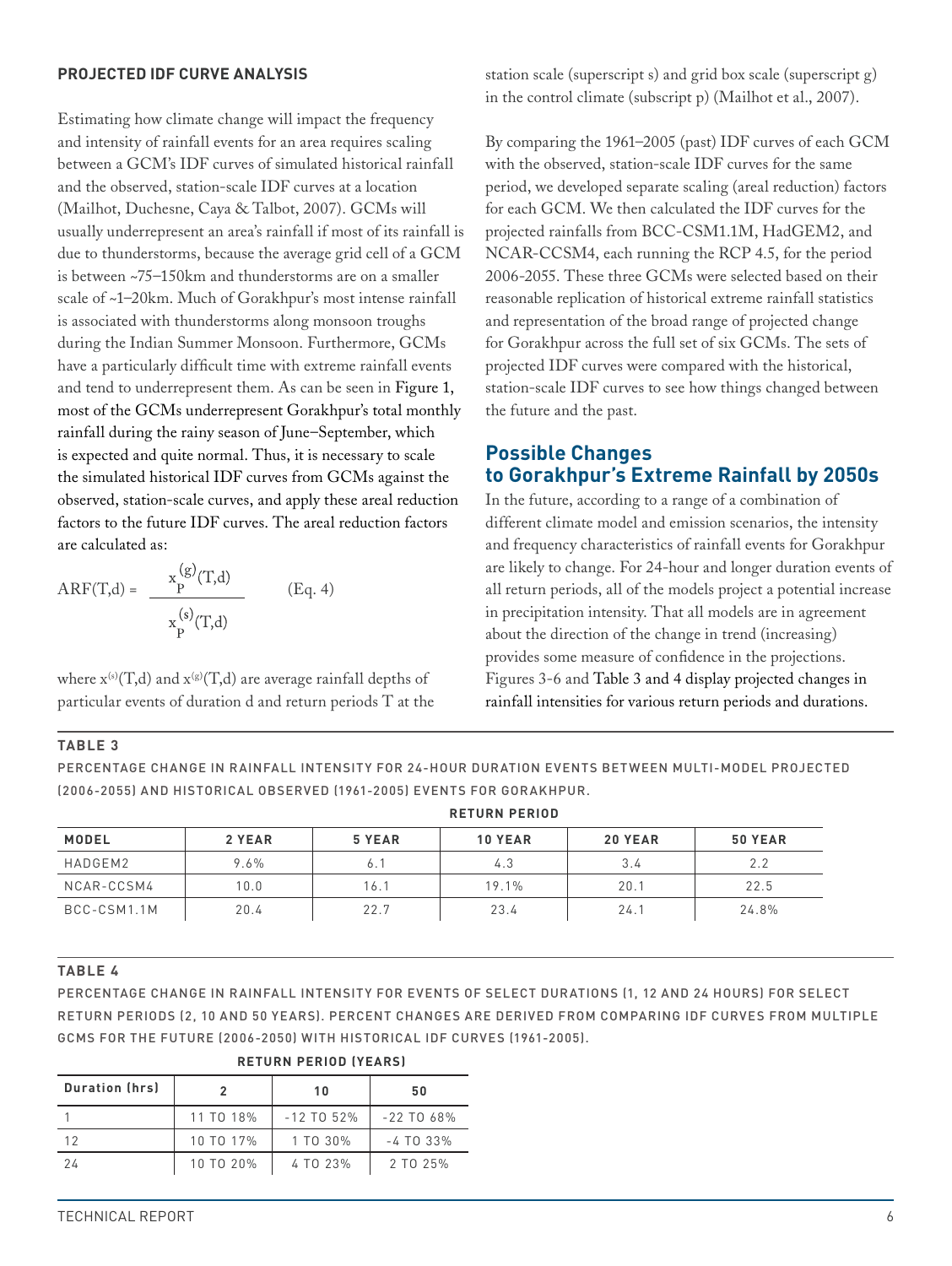PROJECTED 5-YEAR RETURN PERIOD IDF CURVES FOR GORAKHPUR. THE SOLID BLACK LINE IS THE OBSERVED.



### **Figure 4** PROJECTED 10-YEAR RETURN PERIOD IDF CURVES FOR GORAKHPUR. THE SOLID BLACK LINE IS THE OBSERVED.



TECHNICAL REPORT 7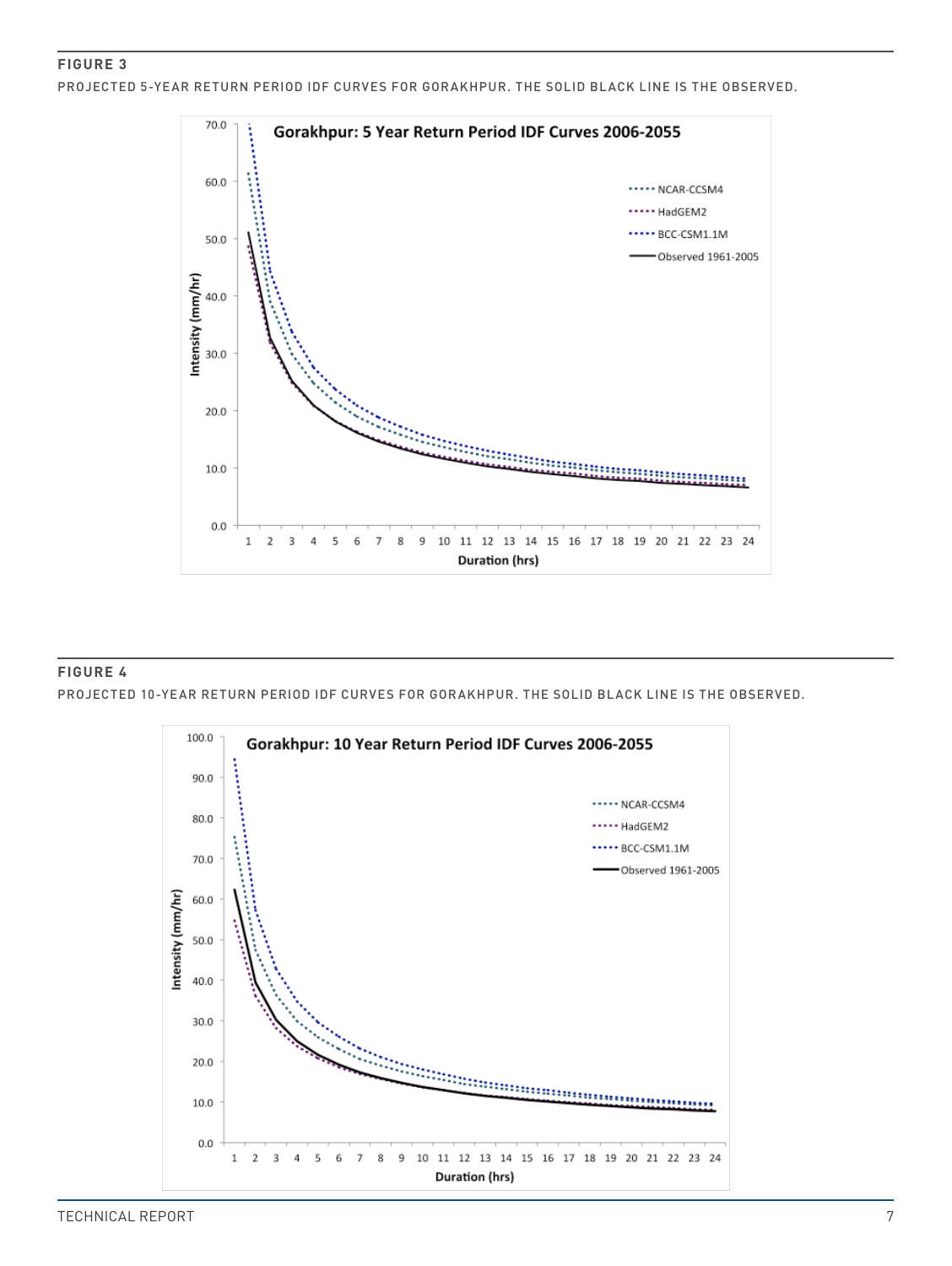PROJECTED 20-YEAR RETURN PERIOD IDF CURVES FOR GORAKHPUR. THE SOLID BLACK LINE IS THE OBSERVED.



#### **Figure 6**

 $\overline{a}$ 

PROJECTED 50-YEAR RETURN PERIOD IDF CURVES FOR GORAKHPUR. THE SOLID BLACK LINE IS THE OBSERVED.

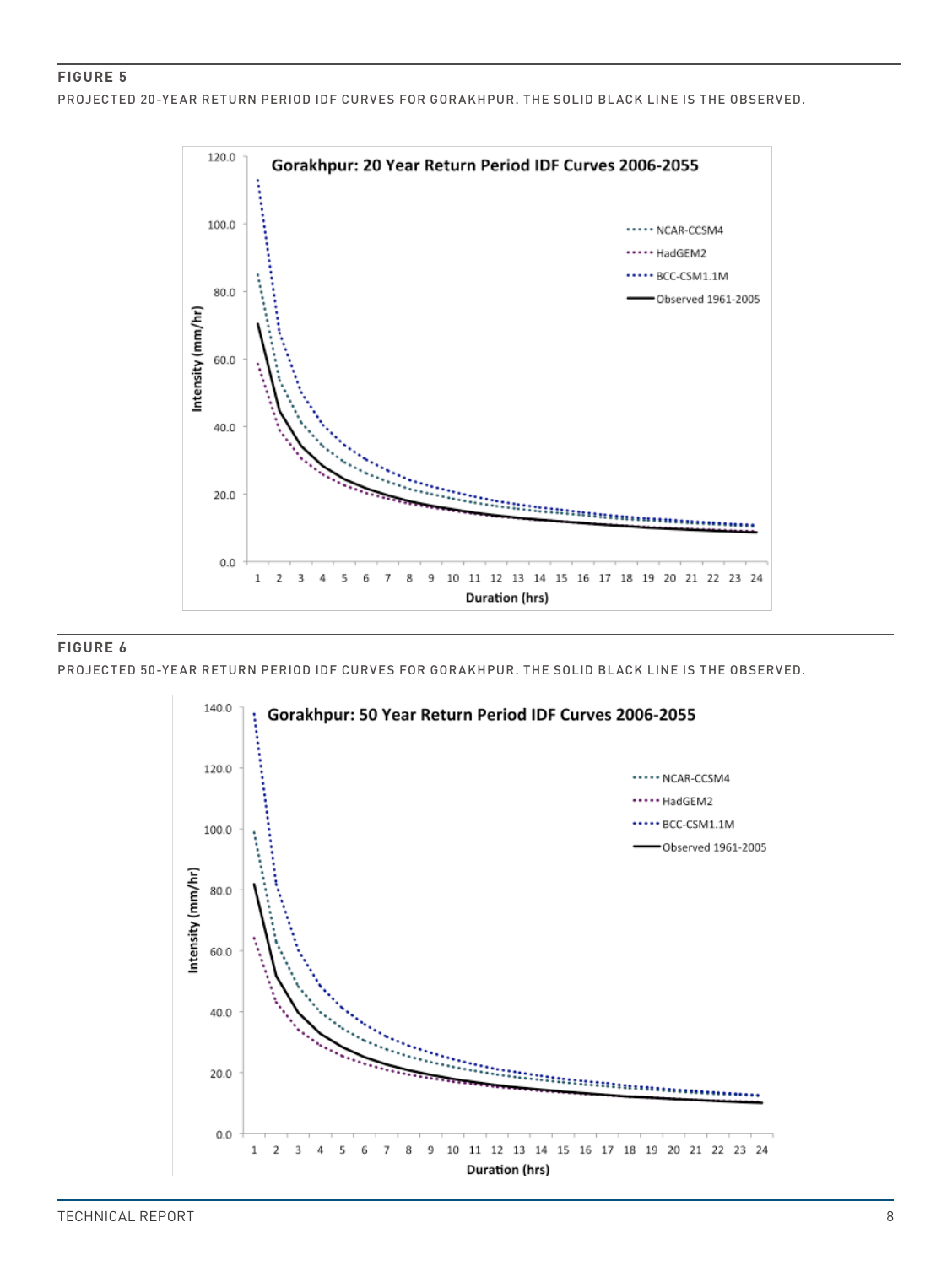There is greater uncertainty (larger spread in the model projections and/or unclear direction of increasing or decreasing intensity) in how climate change might alter short duration events—those lasting less than 12 hours—than in events lasting longer than 12 hours as shown in the table and the following figures. There is also greater uncertainty in how much the intensity of really extreme events-those with a return period of 20 years or greater-might increase in the future. Much of this uncertainty is due to gaps in the historical observation records that affected the statistical distributions and will improve with time through efforts such as GEAG's automatic weather station, and coordination with the local Indian Meteorological Department office. Other sources of uncertainty are due to natural climate variability (not influenced by climate change), the differences between GCMs in how they model interactions between the land, ocean, and atmosphere to influence climate, and the fact that no-one really knows what the world's population, energy use, greenhouse gas emissions, and land-use will look like in 2050. This is why it is important to use projections from multiple models, and build cities smartly to reduce natural hazard risks.

# **Cautions and Assumptions GCM VALIDITY AND SELECTION**

Any interpretations of climate projections for adaptation purposes should use projections from multiple GCMs, each running a couple of RCPs, in order to capture the possible range and trend of changes. Theoretically, the projections of every climate model have equal probability of occurrence. When investigating possible changes in the more distant future—2070 and later—one should use the projections from every available model. However, scientists are divided about how many models should be used for near-term (2020s through 2050s) climate change analysis. Some scientists argue that all models should still be used; other scientists argue that only models that are able to broadly replicate a region's key historical climate statistics and seasonality should be used. This second group argues that because future projection runs are initialized from the simulations of historical climate, the errors of the historical simulations are propagated forward into the future projections. If a climate model is not able to sufficiently replicate a region's broad climate characteristics in the case of Gorakhpur, the Indian Summer Monsoon—it might not be as valid in providing projections of possible changes in the near-term.

We agree with this second interpretation of climate model projections, as this investigation focused on near-term changes in Gorakhpur's extreme rainfall events. Furthermore, at the

time of data access from the CMIP5 Multi-Model Ensemble Dataset (November–December 2012), only daily projected rainfall from RCP 4.5 was available for all GCMs selected for this investigation; projections generated using RCP 6 or RCP 8.5 were not uploaded for all the models. Given the time constraints of this investigation, we therefore were limited to using projections from only RCP 4.5. The limitation to one RCP is not too significant because of the time frame focus of this study, as the RCPs do not deviate greatly from each other until after 2050. *While one should use as many models and RCP or emission scenarios as possible for analysis, judgment is required when deciding how many models to retain, depending on the purpose of the analysis and how far into the future it covers.*

### **DATASET LENGTH AND QUALITY**

As discussed previously, extreme event analysis is conducted for rare events. Ideally, one would have fifty years or more of daily or sub-daily data to establish statistics for the more severe, and rare events, such as those with return periods of 1 in 100 years or more. Extreme event analysis requires datasets longer than 30 years to be really rigorous, yet few locations have complete records of such length. The more rare events may be extrapolated from the probability distributions of existing data, but will not be as accurate for shorter datasets as they are for longer datasets.

The quality and completeness of datasets can greatly impact extreme event analysis. The original, historical IDF curves for Gorakhpur were calculated from a 'super' dataset compiled from daily and sub-daily rainfall data records sourced from the Indian Meteorology Department (IMD) and National Climatic Data Center (NCDC, U.S.), and completed in December 2012. Significant segments of data were missing between the years 1978–2005, necessitating the interpolation of daily values from a limited number nearby stations. The IDF curves generated from this interpolated set had to be interpreted cautiously, as well as the resulting projected IDF curves, because the missing data did skew extreme statistics. We repeated the extreme event analysis for Gorakhpur in February 2013 using supplemental data from the Aphrodite project (Yatagai et al., 2012) and found that both the historical and projected IDF curves changed. The analysis and results presented in this Technical Report are derived using data supplemented and validated against the Aphrodite set. We feel more comfortable using the Aphrodite sets, which while also interpolated, because they incorporated data from many more stations and record sets than we were able to access during the first round of analysis and are more robust for statistical analysis.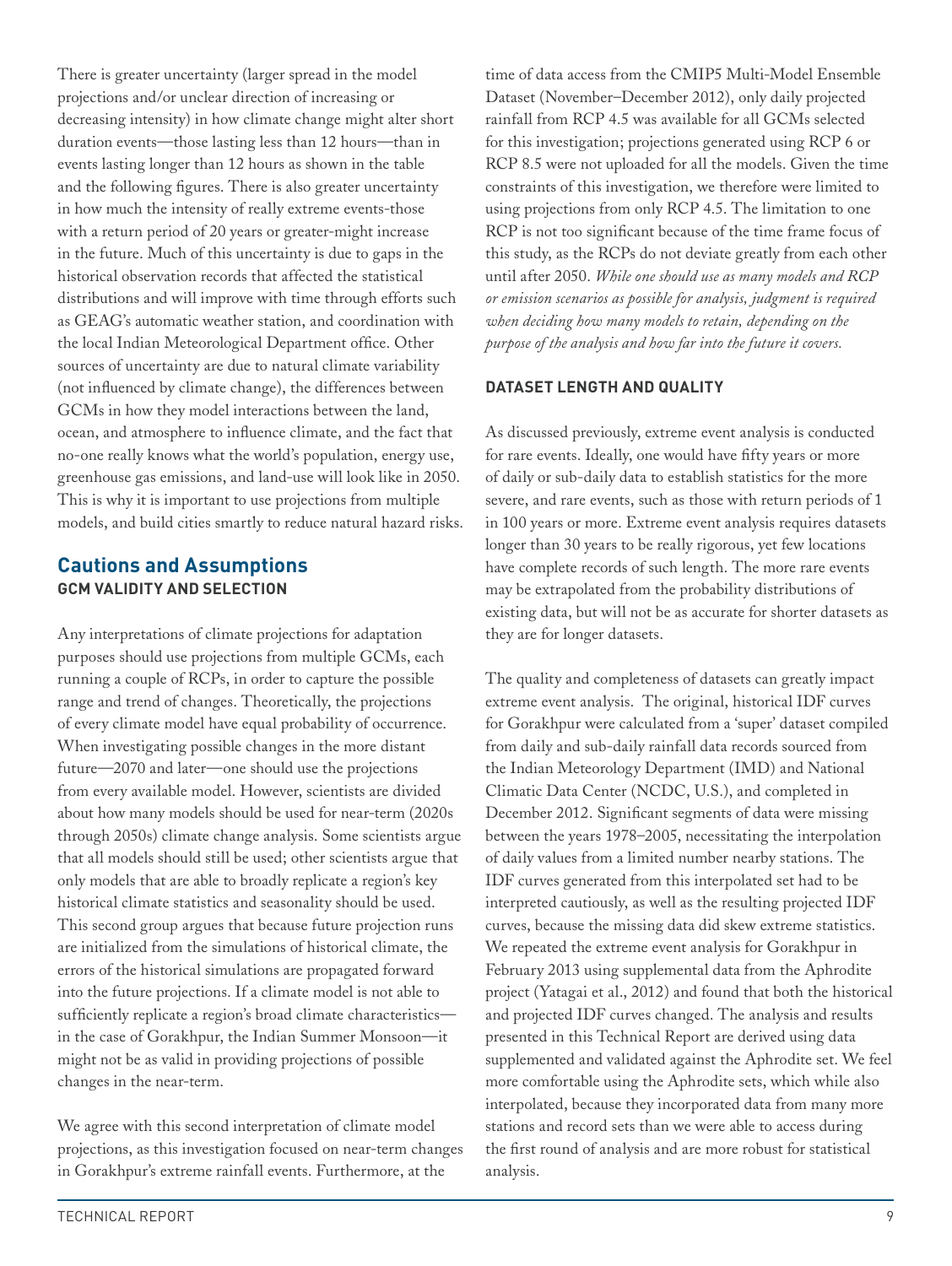### **NON-STATIONARITY**

It is evident in many regions that precipitation regimes have been changing (non-stationarity), but it is difficult to determine for some locations whether the changes are due to inherent decadal variations, changes in station situation and monitoring, climate change, or some combination because of the shortness of those locations' records. It becomes all the more difficult to detect non-stationarity in an area's extreme events, or potential causes of those changes if they can be detected, because of the rarity of extreme events and the requirement of longer records for robust extreme event analysis. Intensity-duration-frequency curves once relied on the concept of stationarity, but are now being modified, as in this investigation, to account for the possible influence of climate change on the frequency and intensity of extreme rainfall events. It is possible that the frequency and intensity of extreme events in and around Gorakhpur have changed between the early 1900s and today; the historical records to which we had access are not long enough to allow for such trend detection. On the other hand, the rapid pace of development and urbanization in Gorakhpur district and lack of coordination in managing water systems has influenced the changes in flood depth and duration much more than any possible recent changes in rainfall extremes.

We must also note that this analysis only investigated possible changes in extreme rainfall event intensities for the purpose of developing storm profiles, conditioned on climate change projections, that are being used in an urban flood model. This study did not investigate potential changes in overall Indian Summer Monsoon precipitation or distributions of breaks and active periods within the monsoon. Research is indicating that the ISM has undergone a small decrease in average precipitation amount since the 1960s, which may be partially attributed to the regular 30 to 40-year interdecadal variability of the monsoon with periods of above/below normal precipitation and potentially to an emergent climate change signal (Goswami, 2004; Joshi and Pandey, 2011; Annamalai, Hafner, Sooraj & Pillai, 2012). This interdecadal variability does impact the extreme event analysis however. We only had access to records from the 1960s onward, which might have skewed the IDF curves for Gorakhpur downward from what they might actually be if a longer period of record were used. At the same time, break periods between rainfall events seem to be increasing, with the total number of rain days decreasing. When rain does occur during the ISM, it appears to be happening in fewer, yet more intense events (Goswami, 2004; Dash, Kulkarni, Mohanty & Prasad, 2009), which also might be reflected in the analysis. Without reliable rainfall records

prior to the 1960s, we cannot say exactly how the IDF curves from this analysis are skewed. Yet, the observations of other researchers of India's monsoon rain occurring in fewer, more intense events, coupled with the analysis here, would suggest that flooding and waterlogging will become more problematic for Gorakhpur unless better development and land-use practices are implemented.

# **Broad Implications**

Climate change will likely alter the frequency and intensity of Gorakhpur's extreme rainfall events, as demonstrated with this analysis. The changes projected for Gorakhpur are consistent with changes already being observed in other regions of the world and that are broadly projected to occur (IPCC, 2012). It is important to remember, however, that the projected changes produced in this analysis will most definitely change, and the analysis should be repeated 5 to 10 years from now. Ultimately, the degree of change in the frequency and intensity of extreme climate events is highly dependent on human choices around land-use, energy and natural resource consumption, and emission rates over the next decade.

GEAG, with support from ISET, conducted a series of consultations with communities at the sub-ward scale in Maheva ward of Gorakhpur city. The aim of the consultations was to identify climatic-thresholds related to rainfall intensities, duration, and magnitude that contributed to critical waterlogging in particular areas. The consultations facilitated a qualitative understanding of the various magnitudes of waterlogging and flooding events in past, the extent of resulting impacts, and specific characteristics of rainfall (intensity and duration) that contributed to such waterlogging/ flooding. The data collected via community consultations was corroborated with government records, such as data on dates and duration of pumping by the Irrigation Department/Jal Nigam to drain water from the impacted areas.

It was found that specific magnitudes of rainfall over one, two, and three days (individually and cumulative) caused critical waterlogging/ flooding problems in particular wards. For example, 100 mm rainfall cumulative over three days caused severe waterlogging problems in Maheva ward. This particular rainfall threshold (intensity and duration) is being investigated in the urban flood model developed by Arup. Additional, more severe thresholds are also being investigated in the model, as these events have occurred historically and will occur again in the future.

Flooding within Gorakhpur, and any urban area, is not solely dependent upon climate hazards like heavy rain or storms.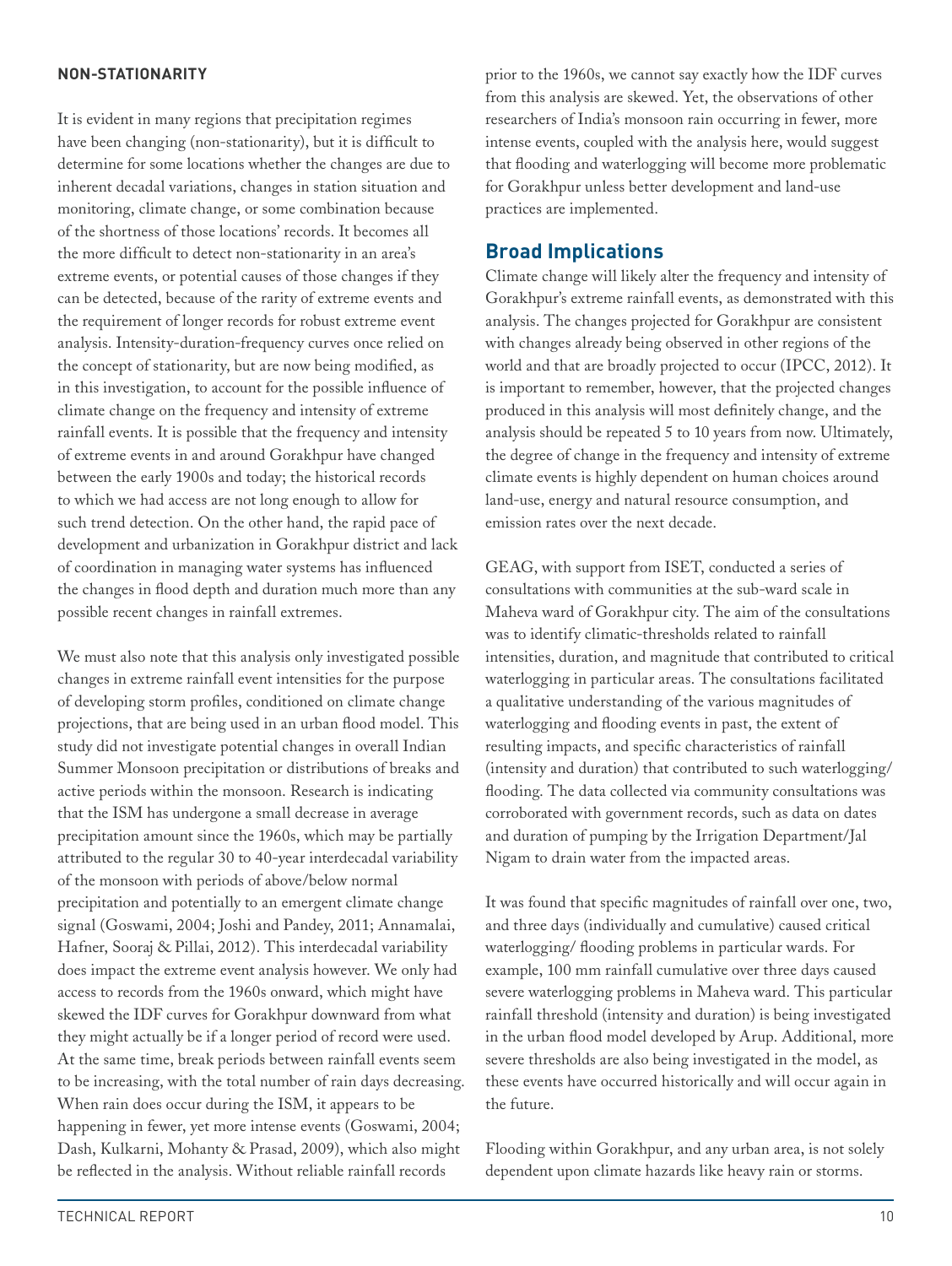The depth, duration, and location of floodwaters within a city are largely determined by land-use and urban development, solid waste and wastewater/storm water management systems, and coordination with upstream and downstream water managers. Destruction of vegetation and wetland areas and construction of roads and buildings increases impervious surface area, leading to greater flood depths and waterlogging. Development in river floodplains and loss of riparian ecosystems reduces a city's natural barriers against flooding. Even without climate change altering the frequency and intensity of Gorakhpur's extreme rainfall events, flooding is likely to increase in severity and frequency in the city because of urban and peri-urban development.

# **Concrete Actions For Building City Resilience**

Flooding already occurs in many of the low-lying wards of Gorakhpur, often after less than 100 mm of rain in 24 hours—a common rain event with a return period of two years and average intensity of 4.2 mm/hr. Climate change will likely increase the intensity of similar rainfall events by 10 to 20% in the future. While embankments do protect some communities from initial flooding, they trap the rains and can lead to waterlogging lasting 2–3 months.

As a result, citizens, community groups, and GEAG are undertaking a variety of activities to build awareness about the multiple causes contributing to flooding and waterlogging, and taking steps to reduce vulnerability. Such activities include:

- Promoting flood resilient housing with raised plinth heights and raised storage areas for protecting household assets;
- • Protection of Ramgarh Lake and other water bodies and green spaces as drainage areas and areas that provide critical ecosystem services supporting peri-urban livelihoods;
- • Developing and funding a municipal solid waste management program to remove trash that clogs waterways;
- • Working with the Municipal Corporation to improve sanitation and access to potable water, hopefully reducing vector-borne disease incidences especially during floods; and,
- Pushing for a citywide ban on plastic bags that contribute significantly to waterway clogging.

GEAG, with the support of groups like CDKN and the Rockefeller Foundation, is working with community groups and other organizations to improve Gorakhpur's climate resilience. Through GEAG's and ISET–International's efforts, Gorakhpur joined the Asian Cities Climate Resilience Network (ACCCRN). GEAG is expanding their action research activities to other cities in Assam, Bihar, and West Bengal. With the outcomes of this analysis and the flood model by Arup, GEAG, and ISET–International are sponsoring a flood resistant housing design competition. Winning designs will be evaluated for their cost effectiveness and promoted to the Gorakhpur Municipal Corporation, other policy makers and community groups.